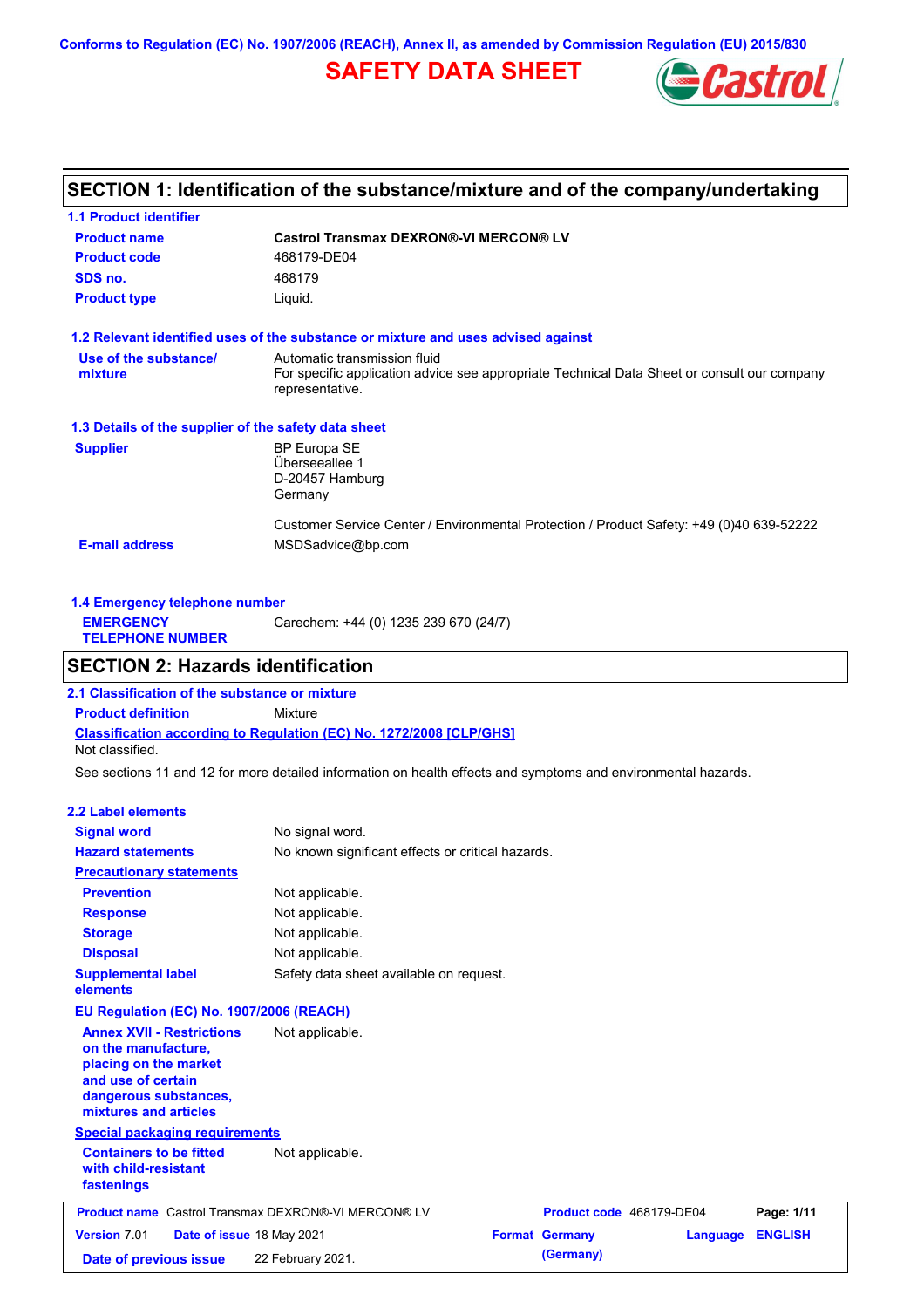### **SECTION 2: Hazards identification**

**Tactile warning of danger** Not applicable.

#### **2.3 Other hazards**

**Results of PBT and vPvB assessment**

Product does not meet the criteria for PBT or vPvB according to Regulation (EC) No. 1907/2006, Annex XIII.

**Product meets the criteria for PBT or vPvB according to Regulation (EC) No. 1907/2006, Annex XIII**

This mixture does not contain any substances that are assessed to be a PBT or a vPvB.

## **SECTION 3: Composition/information on ingredients**

## **3.2 Mixtures**

Highly refined base oil (IP 346 DMSO extract < 3%). Proprietary performance additives. Distillates (petroleum), hydrotreated light paraffinic REACH #: 01-2119487077-29 EC: 265-158-7 CAS: 64742-55-8 Index: 649-468-00-3 Asp. Tox. 1, H304 [1] 2-Propenoic acid, 2-methyl-, butyl ester, polymer with N-[3- (dimethylamino)propyl]-2-methyl-2-propenamide, dodecyl 2-methyl-2-propenoate, eicosyl 2-methyl-2-propenoate, hexadecyl 2-methyl-2-propenoate and octadecyl 2-methyl-2-propenoate CAS: 176487-46-0 ≤3 Eye Irrit. 2, H319 [1] Lubricating oils (petroleum), C15-30, hydrotreated neutral oil-based REACH #: 01-2119474878-16 EC: 276-737-9 CAS: 72623-86-0 Index: 649-482-00-X Asp. Tox. 1, H304 [1] 2,5-Pyrrolidinedione, 3-C18-24-alkenyl EC: 295-099-2 derivs. CAS: 91783-21-0 ≤3 Aquatic Chronic 4, H413 [1] **Product/ingredient name % Regulation (EC) No. Identifiers Type 1272/2008 [CLP]** Mixture **Product definition**

**See Section 16 for the full text of the H statements declared above.**

#### **Type**

[1] Substance classified with a health or environmental hazard

[2] Substance with a workplace exposure limit

[3] Substance meets the criteria for PBT according to Regulation (EC) No. 1907/2006, Annex XIII

[4] Substance meets the criteria for vPvB according to Regulation (EC) No. 1907/2006, Annex XIII

[5] Substance of equivalent concern

[6] Additional disclosure due to company policy

Occupational exposure limits, if available, are listed in Section 8.

### **SECTION 4: First aid measures**

#### **4.1 Description of first aid measures**

| Eye contact                       | In case of contact, immediately flush eyes with plenty of water for at least 15 minutes. Eyelids<br>should be held away from the eyeball to ensure thorough rinsing. Check for and remove any<br>contact lenses. Get medical attention if irritation develops. |
|-----------------------------------|----------------------------------------------------------------------------------------------------------------------------------------------------------------------------------------------------------------------------------------------------------------|
| <b>Skin contact</b>               | Flush contaminated skin with plenty of water. Remove contaminated clothing and shoes.<br>Wash clothing before reuse. Clean shoes thoroughly before reuse. Get medical attention if<br>irritation develops.                                                     |
| <b>Inhalation</b>                 | If inhaled, remove to fresh air. In case of inhalation of decomposition products in a fire,<br>symptoms may be delayed. The exposed person may need to be kept under medical<br>surveillance for 48 hours. Get medical attention if symptoms occur.            |
| <b>Ingestion</b>                  | Do not induce vomiting unless directed to do so by medical personnel. Get medical attention if<br>symptoms occur.                                                                                                                                              |
| <b>Protection of first-aiders</b> | No action shall be taken involving any personal risk or without suitable training.                                                                                                                                                                             |

#### **4.2 Most important symptoms and effects, both acute and delayed**

| <b>Product name</b> Castrol Transmax DEXRON®-VI MERCON® LV |  | Product code 468179-DE04  |  | Page: 2/11            |                         |  |
|------------------------------------------------------------|--|---------------------------|--|-----------------------|-------------------------|--|
| <b>Version 7.01</b>                                        |  | Date of issue 18 May 2021 |  | <b>Format Germany</b> | <b>Language ENGLISH</b> |  |
| Date of previous issue                                     |  | 22 February 2021.         |  | (Germany)             |                         |  |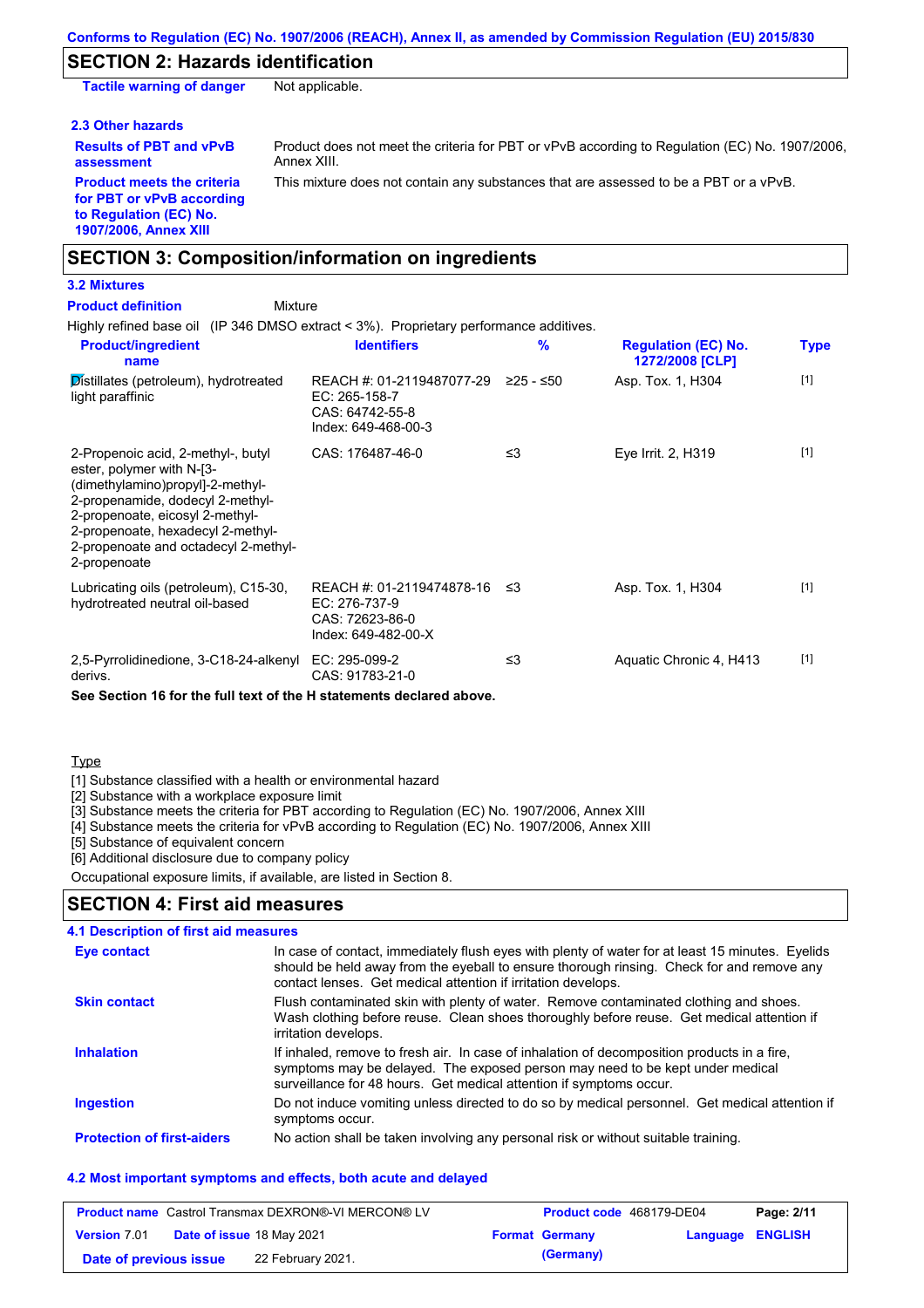## **SECTION 4: First aid measures**

|                                       | See Section 11 for more detailed information on health effects and symptoms.                                        |
|---------------------------------------|---------------------------------------------------------------------------------------------------------------------|
| <b>Potential acute health effects</b> |                                                                                                                     |
| <b>Inhalation</b>                     | Exposure to decomposition products may cause a health hazard. Serious effects may be<br>delayed following exposure. |
| <b>Ingestion</b>                      | No known significant effects or critical hazards.                                                                   |
| <b>Skin contact</b>                   | No known significant effects or critical hazards.                                                                   |
| Eye contact                           | No known significant effects or critical hazards.                                                                   |
|                                       | Delayed and immediate effects as well as chronic effects from short and long-term exposure                          |
| <b>Inhalation</b>                     | Overexposure to the inhalation of airborne droplets or aerosols may cause irritation of the<br>respiratory tract.   |
| <b>Ingestion</b>                      | Ingestion of large quantities may cause nausea and diarrhoea.                                                       |
| <b>Skin contact</b>                   | Prolonged or repeated contact can defat the skin and lead to irritation and/or dermatitis.                          |
| Eye contact                           | Potential risk of transient stinging or redness if accidental eye contact occurs.                                   |
|                                       |                                                                                                                     |

**Notes to physician** Treatment should in general be symptomatic and directed to relieving any effects. In case of inhalation of decomposition products in a fire, symptoms may be delayed. The exposed person may need to be kept under medical surveillance for 48 hours. **4.3 Indication of any immediate medical attention and special treatment needed**

## **SECTION 5: Firefighting measures**

| 5.1 Extinguishing media                                   |                                                                                                                                                                                                                                                                                                                                                                   |
|-----------------------------------------------------------|-------------------------------------------------------------------------------------------------------------------------------------------------------------------------------------------------------------------------------------------------------------------------------------------------------------------------------------------------------------------|
| <b>Suitable extinguishing</b><br>media                    | In case of fire, use foam, dry chemical or carbon dioxide extinguisher or spray.                                                                                                                                                                                                                                                                                  |
| <b>Unsuitable extinguishing</b><br>media                  | Do not use water jet. The use of a water jet may cause the fire to spread by splashing the<br>burning product.                                                                                                                                                                                                                                                    |
| 5.2 Special hazards arising from the substance or mixture |                                                                                                                                                                                                                                                                                                                                                                   |
| <b>Hazards from the</b><br>substance or mixture           | In a fire or if heated, a pressure increase will occur and the container may burst.                                                                                                                                                                                                                                                                               |
| <b>Hazardous combustion</b><br>products                   | Combustion products may include the following:<br>carbon oxides (CO, CO <sub>2</sub> ) (carbon monoxide, carbon dioxide)<br>nitrogen oxides (NO, NO <sub>2</sub> etc.)                                                                                                                                                                                            |
| 5.3 Advice for firefighters                               |                                                                                                                                                                                                                                                                                                                                                                   |
| <b>Special precautions for</b><br>fire-fighters           | No action shall be taken involving any personal risk or without suitable training. Promptly<br>isolate the scene by removing all persons from the vicinity of the incident if there is a fire.                                                                                                                                                                    |
| <b>Special protective</b><br>equipment for fire-fighters  | Fire-fighters should wear appropriate protective equipment and self-contained breathing<br>apparatus (SCBA) with a full face-piece operated in positive pressure mode. Clothing for fire-<br>fighters (including helmets, protective boots and gloves) conforming to European standard EN<br>469 will provide a basic level of protection for chemical incidents. |

### **SECTION 6: Accidental release measures**

#### **6.1 Personal precautions, protective equipment and emergency procedures**

| For non-emergency<br>personnel          | No action shall be taken involving any personal risk or without suitable training. Evacuate<br>surrounding areas. Keep unnecessary and unprotected personnel from entering. Do not touch<br>or walk through spilt material. Floors may be slippery; use care to avoid falling. Put on<br>appropriate personal protective equipment. |
|-----------------------------------------|-------------------------------------------------------------------------------------------------------------------------------------------------------------------------------------------------------------------------------------------------------------------------------------------------------------------------------------|
| For emergency responders                | If specialised clothing is required to deal with the spillage, take note of any information in<br>Section 8 on suitable and unsuitable materials. See also the information in "For non-<br>emergency personnel".                                                                                                                    |
| <b>6.2 Environmental</b><br>precautions | Avoid dispersal of spilt material and runoff and contact with soil, waterways, drains and sewers.<br>Inform the relevant authorities if the product has caused environmental pollution (sewers,<br>waterways, soil or air).                                                                                                         |

#### **6.3 Methods and material for containment and cleaning up**

Stop leak if without risk. Move containers from spill area. Absorb with an inert material and place in an appropriate waste disposal container. Dispose of via a licensed waste disposal contractor. **Small spill**

| <b>Product name</b> Castrol Transmax DEXRON®-VI MERCON® LV |  | Product code 468179-DE04  |  | Page: 3/11            |                  |  |
|------------------------------------------------------------|--|---------------------------|--|-----------------------|------------------|--|
| <b>Version 7.01</b>                                        |  | Date of issue 18 May 2021 |  | <b>Format Germany</b> | Language ENGLISH |  |
| Date of previous issue                                     |  | 22 February 2021.         |  | (Germany)             |                  |  |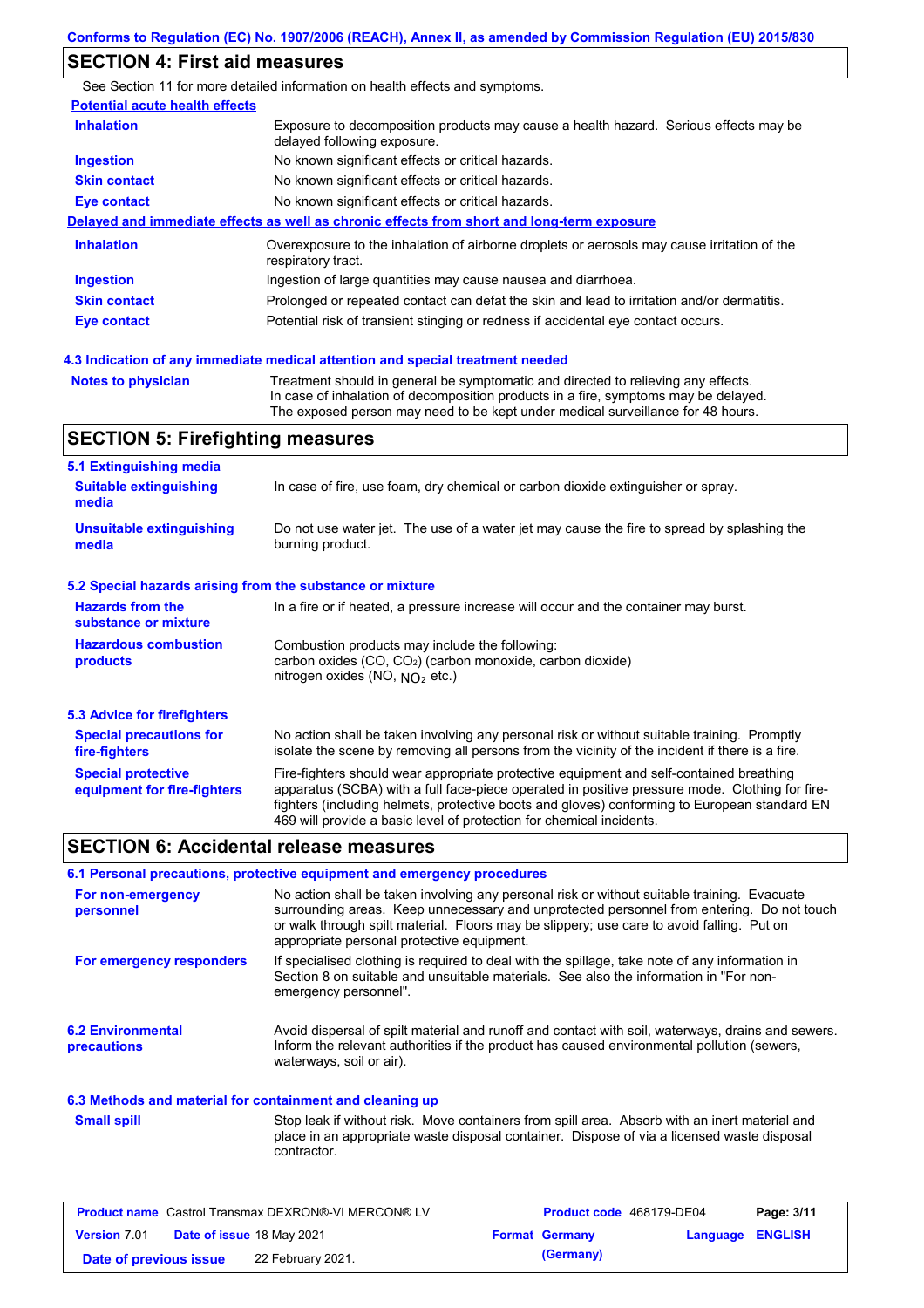### **SECTION 6: Accidental release measures**

| Large spill                               | Stop leak if without risk. Move containers from spill area. Prevent entry into sewers, water<br>courses, basements or confined areas. Contain and collect spillage with non-combustible,<br>absorbent material e.g. sand, earth, vermiculite or diatomaceous earth and place in container<br>for disposal according to local regulations. Dispose of via a licensed waste disposal contractor. |
|-------------------------------------------|------------------------------------------------------------------------------------------------------------------------------------------------------------------------------------------------------------------------------------------------------------------------------------------------------------------------------------------------------------------------------------------------|
| 6.4 Reference to other<br><b>sections</b> | See Section 1 for emergency contact information.<br>See Section 5 for firefighting measures.<br>See Section 8 for information on appropriate personal protective equipment.<br>See Section 12 for environmental precautions.<br>See Section 13 for additional waste treatment information.                                                                                                     |

## **SECTION 7: Handling and storage**

| 7.1 Precautions for safe handling                                             |                                                                                                                                                                                                                                                                                                                                                                                                                                                                                          |
|-------------------------------------------------------------------------------|------------------------------------------------------------------------------------------------------------------------------------------------------------------------------------------------------------------------------------------------------------------------------------------------------------------------------------------------------------------------------------------------------------------------------------------------------------------------------------------|
| <b>Protective measures</b>                                                    | Put on appropriate personal protective equipment.                                                                                                                                                                                                                                                                                                                                                                                                                                        |
| <b>Advice on general</b><br>occupational hygiene                              | Eating, drinking and smoking should be prohibited in areas where this material is handled,<br>stored and processed. Wash thoroughly after handling. Remove contaminated clothing and<br>protective equipment before entering eating areas. See also Section 8 for additional<br>information on hygiene measures.                                                                                                                                                                         |
| <b>7.2 Conditions for safe</b><br>storage, including any<br>incompatibilities | Store in accordance with local regulations. Store in a dry, cool and well-ventilated area, away<br>from incompatible materials (see Section 10). Keep away from heat and direct sunlight. Keep<br>container tightly closed and sealed until ready for use. Containers that have been opened must<br>be carefully resealed and kept upright to prevent leakage. Store and use only in equipment/<br>containers designed for use with this product. Do not store in unlabelled containers. |
| <b>Germany - Storage code</b>                                                 | 10                                                                                                                                                                                                                                                                                                                                                                                                                                                                                       |
| 7.3 Specific end use(s)                                                       |                                                                                                                                                                                                                                                                                                                                                                                                                                                                                          |
| <b>Recommendations</b>                                                        | See section 1.2 and Exposure scenarios in annex, if applicable.                                                                                                                                                                                                                                                                                                                                                                                                                          |

### **SECTION 8: Exposure controls/personal protection**

#### **8.1 Control parameters**

#### **Occupational exposure limits**

No exposure limit value known.

Whilst specific OELs for certain components may be shown in this section, other components may be present in any mist. vapour or dust produced. Therefore, the specific OELs may not be applicable to the product as a whole and are provided for guidance only.

#### **Recommended monitoring procedures**

If this product contains ingredients with exposure limits, personal, workplace atmosphere or biological monitoring may be required to determine the effectiveness of the ventilation or other control measures and/or the necessity to use respiratory protective equipment. Reference should be made to monitoring standards, such as the following: European Standard EN 689 (Workplace atmospheres - Guidance for the assessment of exposure by inhalation to chemical agents for comparison with limit values and measurement strategy) European Standard EN 14042 (Workplace atmospheres - Guide for the application and use of procedures for the assessment of exposure to chemical and biological agents) European Standard EN 482 (Workplace atmospheres - General requirements for the performance of procedures for the measurement of chemical agents) Reference to national guidance documents for methods for the determination of hazardous substances will also be required.

#### **Derived No Effect Level**

No DNELs/DMELs available.

#### **Predicted No Effect Concentration**

No PNECs available

#### **Appropriate engineering controls** Provide exhaust ventilation or other engineering controls to keep the relevant airborne concentrations below their respective occupational exposure limits. All activities involving chemicals should be assessed for their risks to health, to ensure exposures are adequately controlled. Personal protective equipment should only be considered after other forms of control measures (e.g. engineering controls) have been suitably evaluated. Personal protective equipment should conform to appropriate standards, be suitable for use, be kept in good condition and properly maintained. Your supplier of personal protective equipment should be consulted for advice on selection and appropriate standards. For further information contact your national organisation for standards. The final choice of protective equipment will depend upon a risk assessment. It is important to ensure that all items of personal protective equipment are compatible. **8.2 Exposure controls Product name** Castrol Transmax DEXRON®-VI MERCON® LV **Product code** 468179-DE04 **Page: 4/11** | **Version** 7.01 **Date of issue** 18 May 2021 **Format Germany Language ENGLISH**

**Date of previous issue 22 February 2021. (Germany) (Germany)**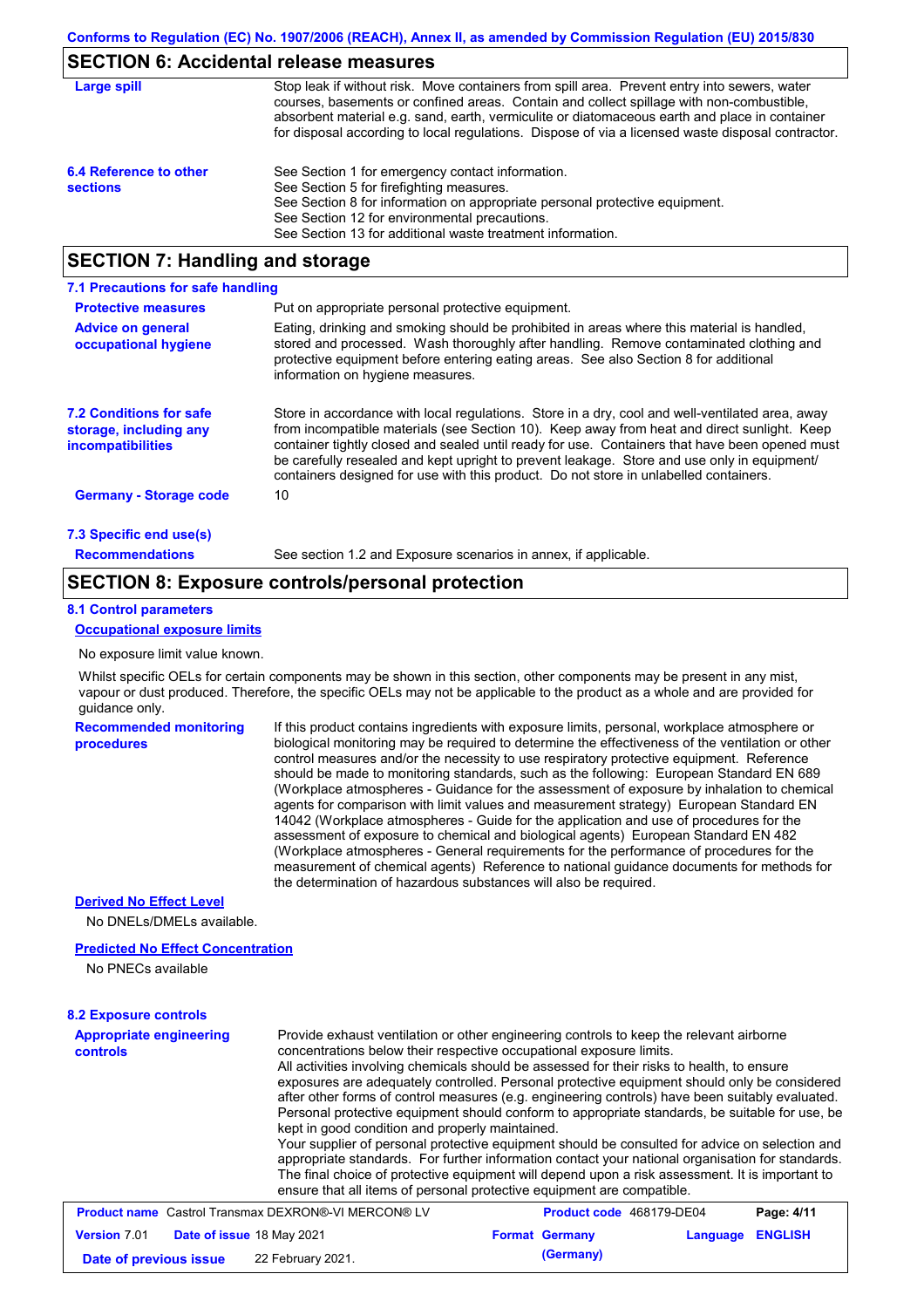# **SECTION 8: Exposure controls/personal protection**

| Individual protection measures                             |                                                                                                                                                                                                                                                                                                                                                                                                                                                                                                                                                                                                                                                   |
|------------------------------------------------------------|---------------------------------------------------------------------------------------------------------------------------------------------------------------------------------------------------------------------------------------------------------------------------------------------------------------------------------------------------------------------------------------------------------------------------------------------------------------------------------------------------------------------------------------------------------------------------------------------------------------------------------------------------|
| <b>Hygiene measures</b>                                    | Wash hands, forearms and face thoroughly after handling chemical products, before eating,<br>smoking and using the lavatory and at the end of the working period. Ensure that eyewash<br>stations and safety showers are close to the workstation location.                                                                                                                                                                                                                                                                                                                                                                                       |
| <b>Respiratory protection</b>                              | In case of insufficient ventilation, wear suitable respiratory equipment.<br>The correct choice of respiratory protection depends upon the chemicals being handled, the<br>conditions of work and use, and the condition of the respiratory equipment. Safety procedures<br>should be developed for each intended application. Respiratory protection equipment should<br>therefore be chosen in consultation with the supplier/manufacturer and with a full assessment<br>of the working conditions.                                                                                                                                             |
| <b>Eye/face protection</b>                                 | Safety glasses with side shields.                                                                                                                                                                                                                                                                                                                                                                                                                                                                                                                                                                                                                 |
| <b>Skin protection</b>                                     |                                                                                                                                                                                                                                                                                                                                                                                                                                                                                                                                                                                                                                                   |
| <b>Hand protection</b>                                     | <b>General Information:</b>                                                                                                                                                                                                                                                                                                                                                                                                                                                                                                                                                                                                                       |
|                                                            | Because specific work environments and material handling practices vary, safety procedures<br>should be developed for each intended application. The correct choice of protective gloves<br>depends upon the chemicals being handled, and the conditions of work and use. Most gloves<br>provide protection for only a limited time before they must be discarded and replaced (even the<br>best chemically resistant gloves will break down after repeated chemical exposures).                                                                                                                                                                  |
|                                                            | Gloves should be chosen in consultation with the supplier / manufacturer and taking account of<br>a full assessment of the working conditions.                                                                                                                                                                                                                                                                                                                                                                                                                                                                                                    |
|                                                            | Recommended: Nitrile gloves.<br><b>Breakthrough time:</b>                                                                                                                                                                                                                                                                                                                                                                                                                                                                                                                                                                                         |
|                                                            | Breakthrough time data are generated by glove manufacturers under laboratory test conditions<br>and represent how long a glove can be expected to provide effective permeation resistance. It<br>is important when following breakthrough time recommendations that actual workplace<br>conditions are taken into account. Always consult with your glove supplier for up-to-date<br>technical information on breakthrough times for the recommended glove type.<br>Our recommendations on the selection of gloves are as follows:                                                                                                                |
|                                                            | Continuous contact:                                                                                                                                                                                                                                                                                                                                                                                                                                                                                                                                                                                                                               |
|                                                            | Gloves with a minimum breakthrough time of 240 minutes, or >480 minutes if suitable gloves<br>can be obtained.<br>If suitable gloves are not available to offer that level of protection, gloves with shorter<br>breakthrough times may be acceptable as long as appropriate glove maintenance and<br>replacement regimes are determined and adhered to.                                                                                                                                                                                                                                                                                          |
|                                                            | Short-term / splash protection:                                                                                                                                                                                                                                                                                                                                                                                                                                                                                                                                                                                                                   |
|                                                            | Recommended breakthrough times as above.<br>It is recognised that for short-term, transient exposures, gloves with shorter breakthrough times<br>may commonly be used. Therefore, appropriate maintenance and replacement regimes must<br>be determined and rigorously followed.                                                                                                                                                                                                                                                                                                                                                                  |
|                                                            | <b>Glove Thickness:</b>                                                                                                                                                                                                                                                                                                                                                                                                                                                                                                                                                                                                                           |
|                                                            | For general applications, we recommend gloves with a thickness typically greater than 0.35 mm.                                                                                                                                                                                                                                                                                                                                                                                                                                                                                                                                                    |
|                                                            | It should be emphasised that glove thickness is not necessarily a good predictor of glove<br>resistance to a specific chemical, as the permeation efficiency of the glove will be dependent<br>on the exact composition of the glove material. Therefore, glove selection should also be based<br>on consideration of the task requirements and knowledge of breakthrough times.<br>Glove thickness may also vary depending on the glove manufacturer, the glove type and the<br>glove model. Therefore, the manufacturers' technical data should always be taken into account<br>to ensure selection of the most appropriate glove for the task. |
|                                                            | Note: Depending on the activity being conducted, gloves of varying thickness may be required<br>for specific tasks. For example:                                                                                                                                                                                                                                                                                                                                                                                                                                                                                                                  |
|                                                            | • Thinner gloves (down to 0.1 mm or less) may be required where a high degree of manual<br>dexterity is needed. However, these gloves are only likely to give short duration protection and<br>would normally be just for single use applications, then disposed of.                                                                                                                                                                                                                                                                                                                                                                              |
|                                                            | • Thicker gloves (up to 3 mm or more) may be required where there is a mechanical (as well<br>as a chemical) risk i.e. where there is abrasion or puncture potential.                                                                                                                                                                                                                                                                                                                                                                                                                                                                             |
| <b>Product name Castrol Transmay DEXRON® VI MERCON® LV</b> | P <sub>2</sub> na: 5/11<br><b>Product code</b> 468179-DE04                                                                                                                                                                                                                                                                                                                                                                                                                                                                                                                                                                                        |

| <b>Product name</b> Castrol Transmax DEXRON®-VI MERCON® LV |  | Product code 468179-DE04  |  | Page: 5/11            |                  |  |
|------------------------------------------------------------|--|---------------------------|--|-----------------------|------------------|--|
| <b>Version 7.01</b>                                        |  | Date of issue 18 May 2021 |  | <b>Format Germany</b> | Language ENGLISH |  |
| Date of previous issue                                     |  | 22 February 2021.         |  | (Germany)             |                  |  |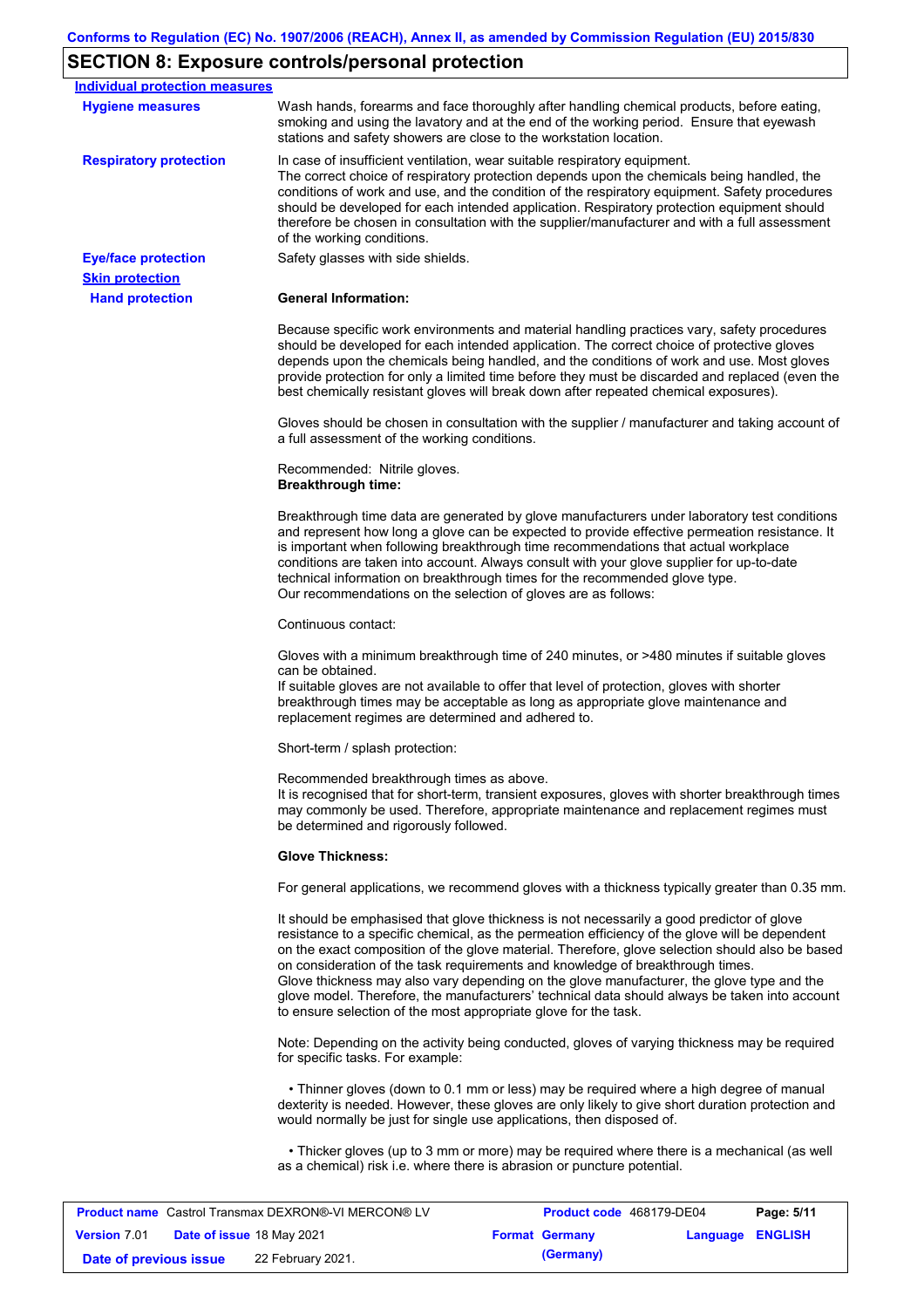# **SECTION 8: Exposure controls/personal protection**

| <b>Skin and body</b>                      | Use of protective clothing is good industrial practice.<br>Personal protective equipment for the body should be selected based on the task being<br>performed and the risks involved and should be approved by a specialist before handling this<br>product.<br>Cotton or polyester/cotton overalls will only provide protection against light superficial<br>contamination that will not soak through to the skin. Overalls should be laundered on a regular<br>basis. When the risk of skin exposure is high (e.g. when cleaning up spillages or if there is a<br>risk of splashing) then chemical resistant aprons and/or impervious chemical suits and boots<br>will be required. |
|-------------------------------------------|---------------------------------------------------------------------------------------------------------------------------------------------------------------------------------------------------------------------------------------------------------------------------------------------------------------------------------------------------------------------------------------------------------------------------------------------------------------------------------------------------------------------------------------------------------------------------------------------------------------------------------------------------------------------------------------|
| <b>Refer to standards:</b>                | Respiratory protection: EN 529<br>Gloves: EN 420, EN 374<br>Eye protection: EN 166<br>Filtering half-mask: EN 149<br>Filtering half-mask with valve: EN 405<br>Half-mask: EN 140 plus filter<br>Full-face mask: EN 136 plus filter<br>Particulate filters: EN 143<br>Gas/combined filters: EN 14387                                                                                                                                                                                                                                                                                                                                                                                   |
| <b>Environmental exposure</b><br>controls | Emissions from ventilation or work process equipment should be checked to ensure they<br>comply with the requirements of environmental protection legislation. In some cases, fume<br>scrubbers, filters or engineering modifications to the process equipment will be necessary to<br>reduce emissions to acceptable levels.                                                                                                                                                                                                                                                                                                                                                         |

# **SECTION 9: Physical and chemical properties**

## **9.1 Information on basic physical and chemical properties**

| <b>Appearance</b>                                      |                                                                                                                                |
|--------------------------------------------------------|--------------------------------------------------------------------------------------------------------------------------------|
| <b>Physical state</b>                                  | Liquid.                                                                                                                        |
| <b>Colour</b>                                          | Red.                                                                                                                           |
| <b>Odour</b>                                           | Not available.                                                                                                                 |
| <b>Odour threshold</b>                                 | Not available.                                                                                                                 |
| pH                                                     | Not applicable.                                                                                                                |
| <b>Melting point/freezing point</b>                    | Not available.                                                                                                                 |
| Initial boiling point and boiling<br>range             | Not available.                                                                                                                 |
| <b>Pour point</b>                                      | $-51 °C$                                                                                                                       |
| <b>Flash point</b>                                     | Open cup: >180°C (>356°F) [Cleveland.]                                                                                         |
| <b>Evaporation rate</b>                                | Not available.                                                                                                                 |
| <b>Flammability (solid, gas)</b>                       | Not available.                                                                                                                 |
| <b>Upper/lower flammability or</b><br>explosive limits | Not available.                                                                                                                 |
| <b>Vapour pressure</b>                                 | Not available.                                                                                                                 |
| <b>Vapour density</b>                                  | Not available.                                                                                                                 |
| <b>Relative density</b>                                | Not available.                                                                                                                 |
| <b>Density</b>                                         | <1000 kg/m <sup>3</sup> (<1 g/cm <sup>3</sup> ) at 15 <sup>°</sup> C                                                           |
| <b>Solubility(ies)</b>                                 | insoluble in water.                                                                                                            |
| <b>Partition coefficient: n-octanol/</b><br>water      | Not available.                                                                                                                 |
| <b>Auto-ignition temperature</b>                       | Not available.                                                                                                                 |
| <b>Decomposition temperature</b>                       | Not available.                                                                                                                 |
| <b>Viscosity</b>                                       | Kinematic: 29.48 mm <sup>2</sup> /s (29.48 cSt) at 40°C<br>Kinematic: 5.916 mm <sup>2</sup> /s (5.916 cSt) at 100 $^{\circ}$ C |
| <b>Explosive properties</b>                            | Not available.                                                                                                                 |
| <b>Oxidising properties</b>                            | Not available.                                                                                                                 |

#### **9.2 Other information**

No additional information.

| <b>Product name</b> Castrol Transmax DEXRON®-VI MERCON® LV |  | Product code 468179-DE04         |                       | Page: 6/11              |  |
|------------------------------------------------------------|--|----------------------------------|-----------------------|-------------------------|--|
| <b>Version 7.01</b>                                        |  | <b>Date of issue 18 May 2021</b> | <b>Format Germany</b> | <b>Language ENGLISH</b> |  |
| Date of previous issue                                     |  | 22 February 2021.                | (Germany)             |                         |  |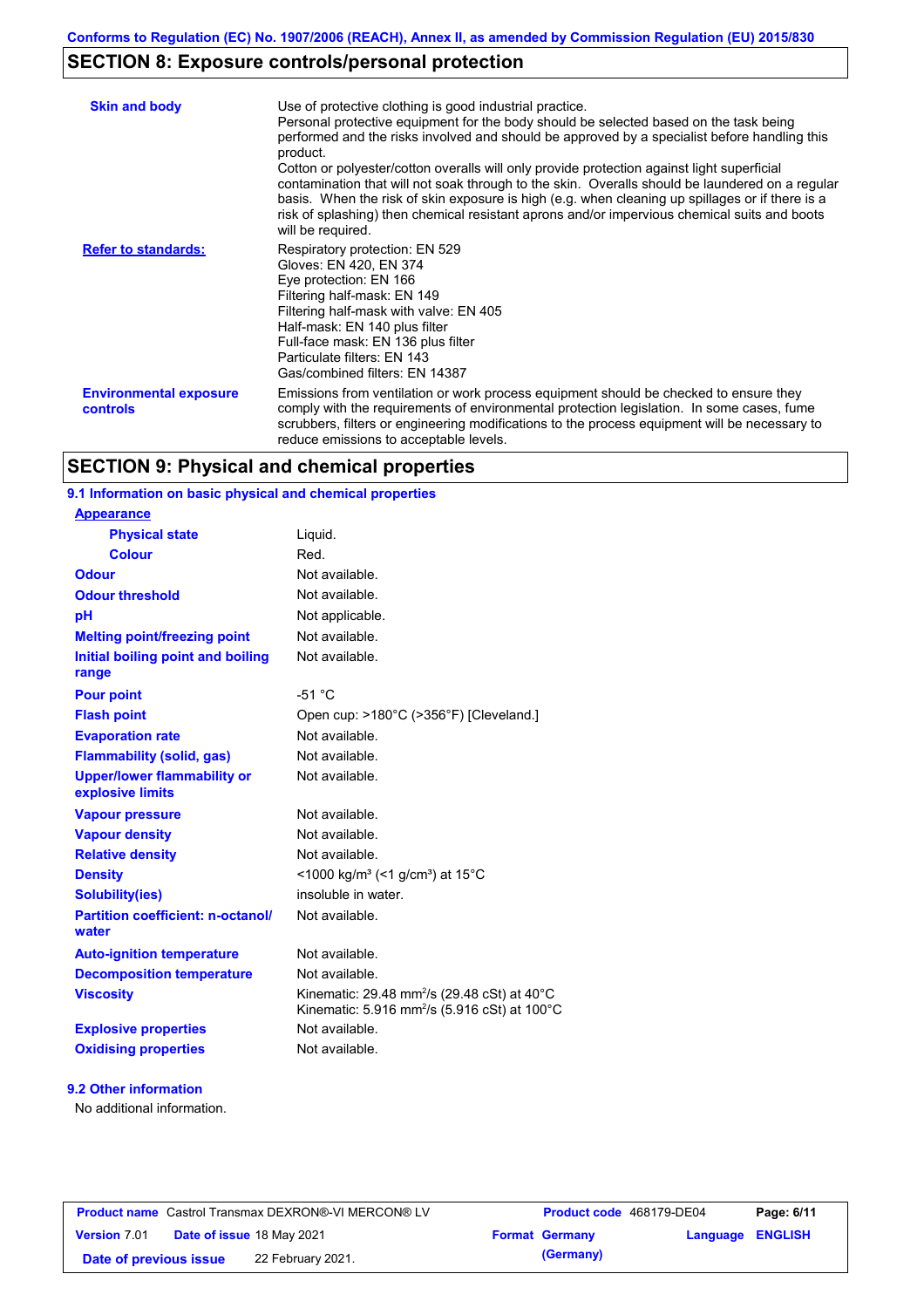| <b>SECTION 10: Stability and reactivity</b>       |                                                                                                                                                                         |  |
|---------------------------------------------------|-------------------------------------------------------------------------------------------------------------------------------------------------------------------------|--|
| <b>10.1 Reactivity</b>                            | No specific test data available for this product. Refer to Conditions to avoid and Incompatible<br>materials for additional information.                                |  |
| <b>10.2 Chemical stability</b>                    | The product is stable.                                                                                                                                                  |  |
| <b>10.3 Possibility of</b><br>hazardous reactions | Under normal conditions of storage and use, hazardous reactions will not occur.<br>Under normal conditions of storage and use, hazardous polymerisation will not occur. |  |
| <b>10.4 Conditions to avoid</b>                   | Avoid all possible sources of ignition (spark or flame).                                                                                                                |  |
| <b>10.5 Incompatible materials</b>                | No specific data.                                                                                                                                                       |  |
| <b>10.6 Hazardous</b><br>decomposition products   | Under normal conditions of storage and use, hazardous decomposition products should not be<br>produced.                                                                 |  |

# **SECTION 11: Toxicological information**

| 11.1 Information on toxicological effects |                                                                                                                             |
|-------------------------------------------|-----------------------------------------------------------------------------------------------------------------------------|
| <b>Acute toxicity estimates</b>           |                                                                                                                             |
| Not available.                            |                                                                                                                             |
| <b>Information on likely</b>              | Routes of entry anticipated: Dermal, Inhalation.                                                                            |
| routes of exposure                        |                                                                                                                             |
| <b>Potential acute health effects</b>     |                                                                                                                             |
| <b>Inhalation</b>                         | Exposure to decomposition products may cause a health hazard. Serious effects may be<br>delayed following exposure.         |
| <b>Ingestion</b>                          | No known significant effects or critical hazards.                                                                           |
| <b>Skin contact</b>                       | No known significant effects or critical hazards.                                                                           |
| <b>Eye contact</b>                        | No known significant effects or critical hazards.                                                                           |
|                                           | Symptoms related to the physical, chemical and toxicological characteristics                                                |
| <b>Inhalation</b>                         | May be harmful by inhalation if exposure to vapour, mists or fumes resulting from thermal<br>decomposition products occurs. |
| <b>Ingestion</b>                          | No specific data.                                                                                                           |
| <b>Skin contact</b>                       | No specific data.                                                                                                           |
| <b>Eye contact</b>                        | No specific data.                                                                                                           |
|                                           | Delayed and immediate effects as well as chronic effects from short and long-term exposure                                  |
| <b>Inhalation</b>                         | Overexposure to the inhalation of airborne droplets or aerosols may cause irritation of the<br>respiratory tract.           |
| <b>Ingestion</b>                          | Ingestion of large quantities may cause nausea and diarrhoea.                                                               |
| <b>Skin contact</b>                       | Prolonged or repeated contact can defat the skin and lead to irritation and/or dermatitis.                                  |
| <b>Eye contact</b>                        | Potential risk of transient stinging or redness if accidental eye contact occurs.                                           |
| <b>Potential chronic health effects</b>   |                                                                                                                             |
| <b>General</b>                            | No known significant effects or critical hazards.                                                                           |
| <b>Carcinogenicity</b>                    | No known significant effects or critical hazards.                                                                           |
| <b>Mutagenicity</b>                       | No known significant effects or critical hazards.                                                                           |
| <b>Developmental effects</b>              | No known significant effects or critical hazards.                                                                           |
| <b>Fertility effects</b>                  | No known significant effects or critical hazards.                                                                           |

# **SECTION 12: Ecological information**

| <b>12.1 Toxicity</b>         |                                                                                                             |
|------------------------------|-------------------------------------------------------------------------------------------------------------|
| <b>Environmental hazards</b> | Not classified as dangerous                                                                                 |
|                              | Based on data available for this or related materials. Product not classified for environmental<br>effects. |

#### **12.2 Persistence and degradability**

Expected to be biodegradable.

#### **12.3 Bioaccumulative potential**

This product is not expected to bioaccumulate through food chains in the environment.

| <b>Product name</b> Castrol Transmax DEXRON®-VI MERCON® LV |                           | Product code 468179-DE04 |                       | Page: 7/11       |  |
|------------------------------------------------------------|---------------------------|--------------------------|-----------------------|------------------|--|
| <b>Version 7.01</b>                                        | Date of issue 18 May 2021 |                          | <b>Format Germany</b> | Language ENGLISH |  |
| Date of previous issue                                     | 22 February 2021.         |                          | (Germany)             |                  |  |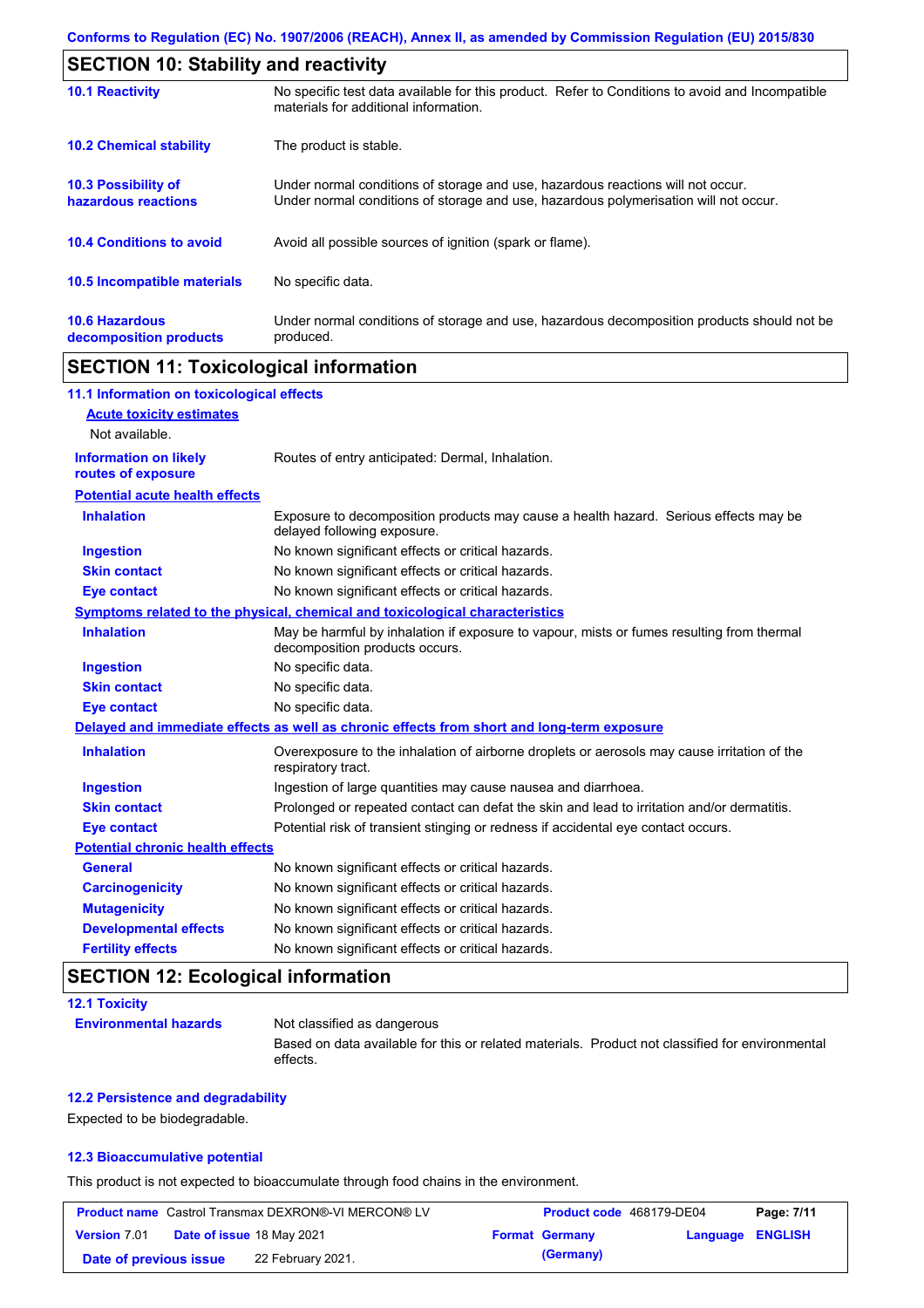## **SECTION 12: Ecological information**

| <b>12.4 Mobility in soil</b>                                  |                                                                      |
|---------------------------------------------------------------|----------------------------------------------------------------------|
| <b>Soil/water partition</b><br>coefficient (K <sub>oc</sub> ) | Not available.                                                       |
| <b>Mobility</b>                                               | Spillages may penetrate the soil causing ground water contamination. |

#### **12.5 Results of PBT and vPvB assessment**

Product does not meet the criteria for PBT or vPvB according to Regulation (EC) No. 1907/2006, Annex XIII.

| 12.6 Other adverse effects          |                                                                                                                           |
|-------------------------------------|---------------------------------------------------------------------------------------------------------------------------|
| <b>Other ecological information</b> | Spills may form a film on water surfaces causing physical damage to organisms. Oxygen<br>transfer could also be impaired. |
|                                     |                                                                                                                           |

### **SECTION 13: Disposal considerations**

#### **13.1 Waste treatment methods**

```
Product
```
**Methods of disposal**

Where possible, arrange for product to be recycled. Dispose of via an authorised person/ licensed waste disposal contractor in accordance with local regulations.

#### **Hazardous waste Wes.**

**European waste catalogue (EWC)**

| Waste code | <b>Waste designation</b>                                        |
|------------|-----------------------------------------------------------------|
| 13 02 05*  | mineral-based non-chlorinated engine, gear and lubricating oils |

However, deviation from the intended use and/or the presence of any potential contaminants may require an alternative waste disposal code to be assigned by the end user.

#### **Packaging**

| <b>Methods of disposal</b> | Where possible, arrange for product to be recycled. Dispose of via an authorised person/<br>licensed waste disposal contractor in accordance with local regulations.                                                                    |
|----------------------------|-----------------------------------------------------------------------------------------------------------------------------------------------------------------------------------------------------------------------------------------|
| <b>Special precautions</b> | This material and its container must be disposed of in a safe way. Empty containers or liners<br>may retain some product residues. Avoid dispersal of spilt material and runoff and contact with<br>soil, waterways, drains and sewers. |
| <b>References</b>          | Commission 2014/955/EU<br>Directive 2008/98/EC                                                                                                                                                                                          |

# **SECTION 14: Transport information**

|                                           | <b>ADR/RID</b> | <b>ADN</b>     | <b>IMDG</b>    | <b>IATA</b>    |
|-------------------------------------------|----------------|----------------|----------------|----------------|
| 14.1 UN number                            | Not regulated. | Not regulated. | Not regulated. | Not regulated. |
| 14.2 UN proper<br>shipping name           |                |                | -              |                |
| <b>14.3 Transport</b><br>hazard class(es) |                |                | -              |                |
| <b>14.4 Packing</b><br>group              |                |                |                |                |
| 14.5<br><b>Environmental</b><br>hazards   | No.            | No.            | No.            | No.            |
| <b>Additional</b><br><b>information</b>   |                |                |                |                |

**14.6 Special precautions for user** Not available.

| <b>14.7 Transport in bulk</b> |  |
|-------------------------------|--|
| according to IMO              |  |
| instruments                   |  |

Not available.

| <b>Product name</b> Castrol Transmax DEXRON®-VI MERCON® LV |  |                                  | Product code 468179-DE04 |                         | Page: 8/11 |
|------------------------------------------------------------|--|----------------------------------|--------------------------|-------------------------|------------|
| <b>Version 7.01</b>                                        |  | <b>Date of issue 18 May 2021</b> | <b>Format Germany</b>    | <b>Language ENGLISH</b> |            |
| Date of previous issue                                     |  | 22 February 2021.                | (Germany)                |                         |            |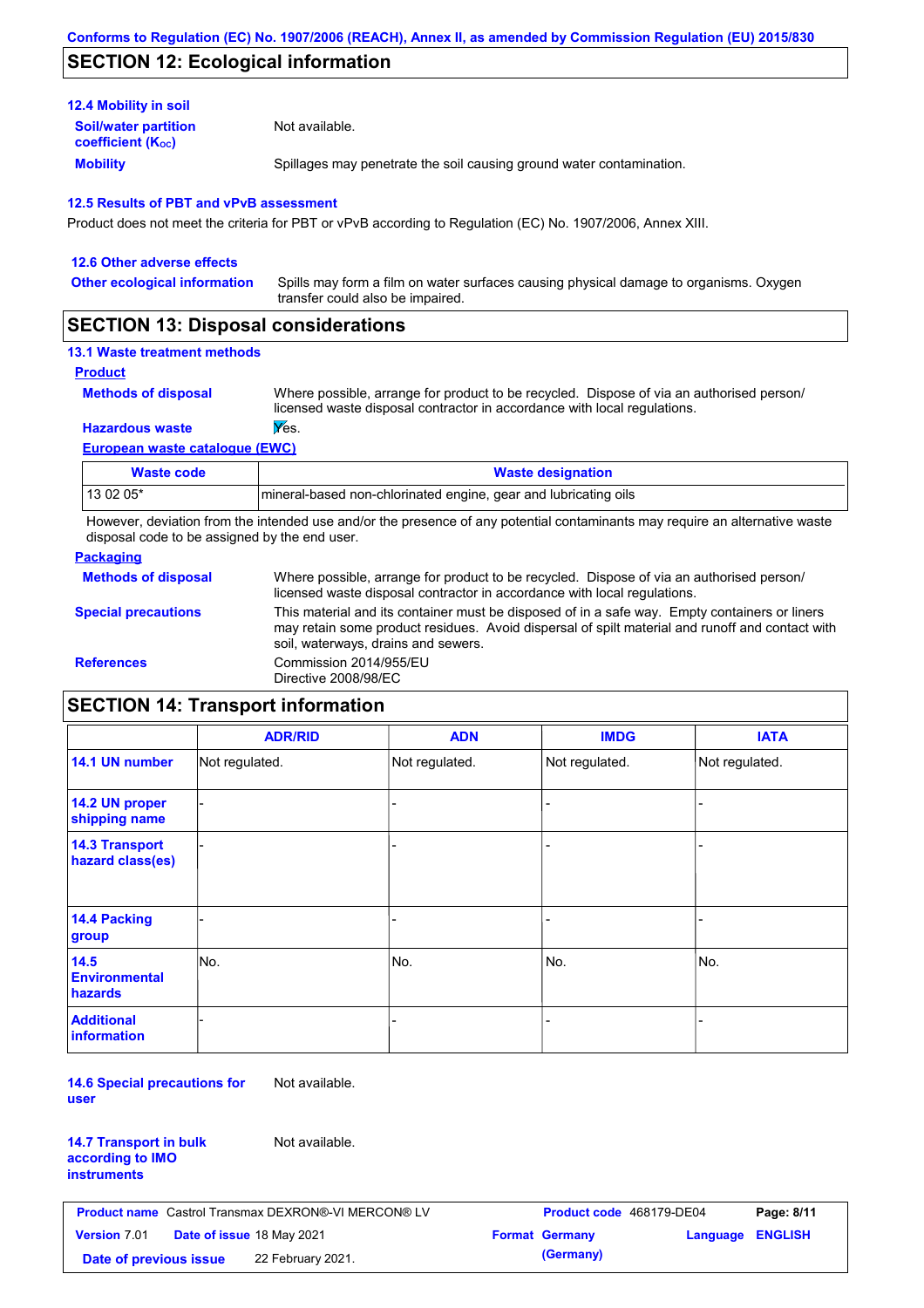# **SECTION 15: Regulatory information**

|                                                                    | 15.1 Safety, health and environmental regulations/legislation specific for the substance or mixture                                                                                                                                                     |
|--------------------------------------------------------------------|---------------------------------------------------------------------------------------------------------------------------------------------------------------------------------------------------------------------------------------------------------|
| EU Regulation (EC) No. 1907/2006 (REACH)                           |                                                                                                                                                                                                                                                         |
| <b>Annex XIV - List of substances subject to authorisation</b>     |                                                                                                                                                                                                                                                         |
| <b>Annex XIV</b>                                                   |                                                                                                                                                                                                                                                         |
| None of the components are listed.                                 |                                                                                                                                                                                                                                                         |
| <b>Substances of very high concern</b>                             |                                                                                                                                                                                                                                                         |
| None of the components are listed.                                 |                                                                                                                                                                                                                                                         |
| EU Regulation (EC) No. 1907/2006 (REACH)                           |                                                                                                                                                                                                                                                         |
| <b>Annex XVII - Restrictions</b>                                   | Not applicable.                                                                                                                                                                                                                                         |
| on the manufacture,<br>placing on the market                       |                                                                                                                                                                                                                                                         |
| and use of certain                                                 |                                                                                                                                                                                                                                                         |
| dangerous substances,                                              |                                                                                                                                                                                                                                                         |
| mixtures and articles                                              |                                                                                                                                                                                                                                                         |
| <b>Other regulations</b>                                           |                                                                                                                                                                                                                                                         |
| <b>REACH Status</b>                                                | The company, as identified in Section 1, sells this product in the EU in compliance with the<br>current requirements of REACH.                                                                                                                          |
| <b>United States inventory</b><br>(TSCA 8b)                        | All components are active or exempted.                                                                                                                                                                                                                  |
| <b>Australia inventory (AICS)</b>                                  | At least one component is not listed.                                                                                                                                                                                                                   |
| <b>Canada inventory</b>                                            | At least one component is not listed in DSL but all such components are listed in NDSL.                                                                                                                                                                 |
| <b>China inventory (IECSC)</b>                                     | All components are listed or exempted.                                                                                                                                                                                                                  |
| <b>Japan inventory (ENCS)</b>                                      | At least one component is not listed.                                                                                                                                                                                                                   |
| <b>Korea inventory (KECI)</b>                                      | At least one component is not listed.                                                                                                                                                                                                                   |
| <b>Philippines inventory</b><br>(PICCS)                            | All components are listed or exempted.                                                                                                                                                                                                                  |
| <b>Taiwan Chemical</b><br><b>Substances Inventory</b><br>(TCSI)    | All components are listed or exempted.                                                                                                                                                                                                                  |
| Ozone depleting substances (1005/2009/EU)                          |                                                                                                                                                                                                                                                         |
| Not listed.                                                        |                                                                                                                                                                                                                                                         |
| <b>Prior Informed Consent (PIC) (649/2012/EU)</b>                  |                                                                                                                                                                                                                                                         |
| Not listed.                                                        |                                                                                                                                                                                                                                                         |
| <b>EU - Water framework directive - Priority substances</b>        |                                                                                                                                                                                                                                                         |
| None of the components are listed.                                 |                                                                                                                                                                                                                                                         |
| <b>Seveso Directive</b>                                            |                                                                                                                                                                                                                                                         |
| This product is not controlled under the Seveso Directive.         |                                                                                                                                                                                                                                                         |
| <b>National regulations</b>                                        |                                                                                                                                                                                                                                                         |
| <b>Hazardous incident ordinance</b>                                |                                                                                                                                                                                                                                                         |
| <b>Hazard class for water</b>                                      | $\boldsymbol{2}$<br>(classified according AwSV)                                                                                                                                                                                                         |
| <b>Prohibited Chemicals</b><br><b>Regulation</b><br>(ChemVerbotsV) | When placed on the market in Germany, this product is not subject to the Prohibited Chemicals<br>Regulation (ChemVerbotsV).                                                                                                                             |
| <b>Occupational restrictions</b>                                   | Observe employment restrictions in the following:<br>Gesetz zum Schutz der arbeitenden Jugend (Jugendarbeitsschutzgesetz - JArbSchG)<br>Gesetz zum Schutz von Müttern bei der Arbeit, in der Ausbildung und im Studium<br>(Mutterschutzgesetz – MuSchG) |
| <b>15.2 Chemical safety</b><br>assessment                          | A Chemical Safety Assessment has been carried out for one or more of the substances within<br>this mixture. A Chemical Safety Assessment has not been carried out for the mixture itself.                                                               |

| <b>Product name</b> Castrol Transmax DEXRON®-VI MERCON® LV |  |                                  | Product code 468179-DE04 |                       | Page: 9/11              |  |
|------------------------------------------------------------|--|----------------------------------|--------------------------|-----------------------|-------------------------|--|
| <b>Version 7.01</b>                                        |  | <b>Date of issue 18 May 2021</b> |                          | <b>Format Germany</b> | <b>Language ENGLISH</b> |  |
| Date of previous issue                                     |  | 22 February 2021.                |                          | (Germany)             |                         |  |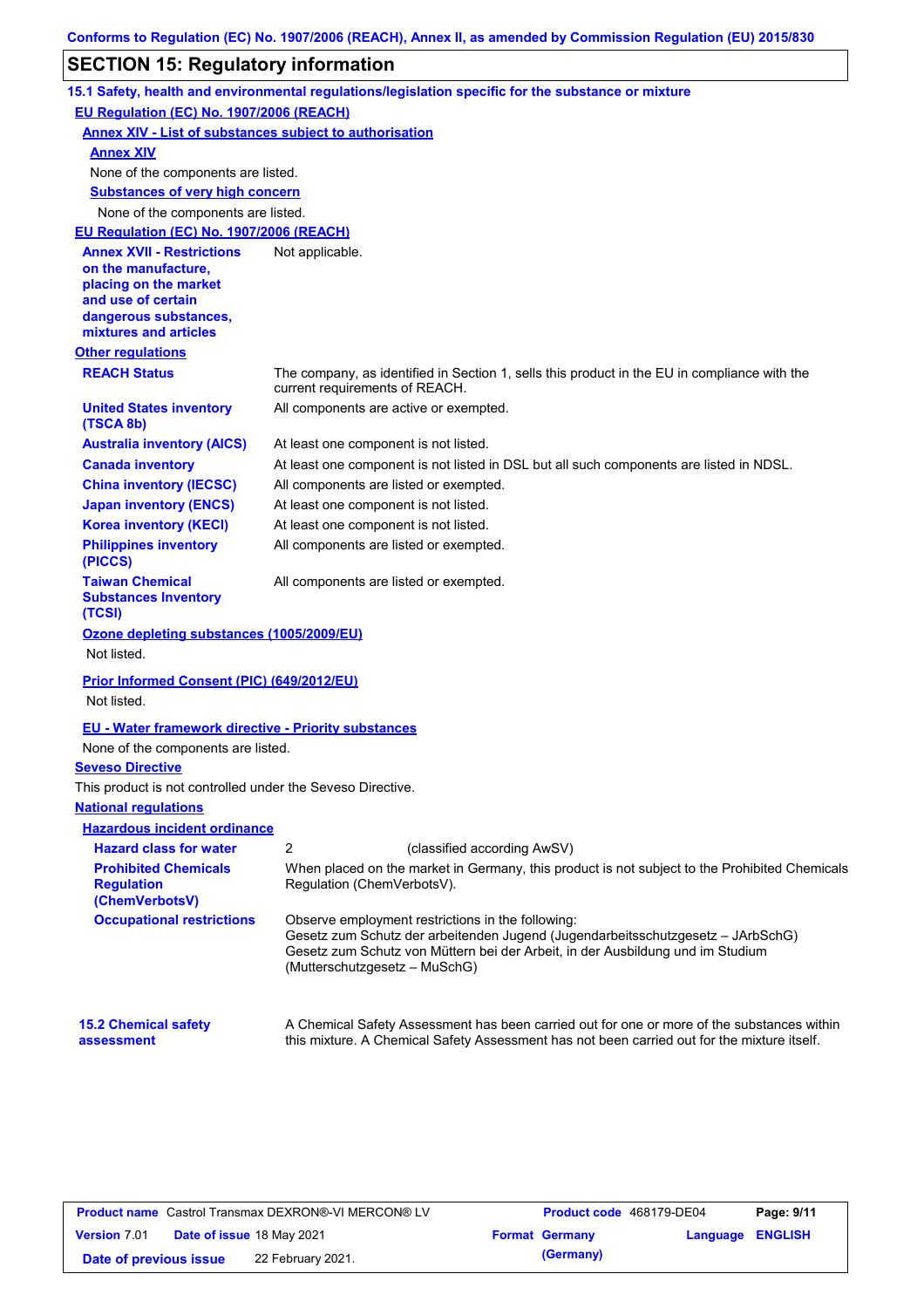## **SECTION 16: Other information**

| <b>Abbreviations and acronyms</b> | ADN = European Provisions concerning the International Carriage of Dangerous Goods by                                     |
|-----------------------------------|---------------------------------------------------------------------------------------------------------------------------|
|                                   | Inland Waterway<br>ADR = The European Agreement concerning the International Carriage of Dangerous Goods by               |
|                                   | Road                                                                                                                      |
|                                   | ATE = Acute Toxicity Estimate                                                                                             |
|                                   | BCF = Bioconcentration Factor                                                                                             |
|                                   | CAS = Chemical Abstracts Service                                                                                          |
|                                   | CLP = Classification, Labelling and Packaging Regulation [Regulation (EC) No. 1272/2008]                                  |
|                                   | CSA = Chemical Safety Assessment                                                                                          |
|                                   | CSR = Chemical Safety Report                                                                                              |
|                                   | DMEL = Derived Minimal Effect Level                                                                                       |
|                                   | DNEL = Derived No Effect Level                                                                                            |
|                                   | EINECS = European Inventory of Existing Commercial chemical Substances                                                    |
|                                   | ES = Exposure Scenario                                                                                                    |
|                                   | EUH statement = CLP-specific Hazard statement                                                                             |
|                                   | EWC = European Waste Catalogue                                                                                            |
|                                   | GHS = Globally Harmonized System of Classification and Labelling of Chemicals                                             |
|                                   | IATA = International Air Transport Association                                                                            |
|                                   | IBC = Intermediate Bulk Container                                                                                         |
|                                   | IMDG = International Maritime Dangerous Goods                                                                             |
|                                   | LogPow = logarithm of the octanol/water partition coefficient                                                             |
|                                   | MARPOL = International Convention for the Prevention of Pollution From Ships, 1973 as                                     |
|                                   | modified by the Protocol of 1978. ("Marpol" = marine pollution)                                                           |
|                                   | OECD = Organisation for Economic Co-operation and Development                                                             |
|                                   | PBT = Persistent, Bioaccumulative and Toxic                                                                               |
|                                   | <b>PNEC = Predicted No Effect Concentration</b>                                                                           |
|                                   | REACH = Registration, Evaluation, Authorisation and Restriction of Chemicals Regulation                                   |
|                                   | [Regulation (EC) No. 1907/2006]<br>RID = The Regulations concerning the International Carriage of Dangerous Goods by Rail |
|                                   | <b>RRN = REACH Registration Number</b>                                                                                    |
|                                   | SADT = Self-Accelerating Decomposition Temperature                                                                        |
|                                   | SVHC = Substances of Very High Concern                                                                                    |
|                                   | STOT-RE = Specific Target Organ Toxicity - Repeated Exposure                                                              |
|                                   | STOT-SE = Specific Target Organ Toxicity - Single Exposure                                                                |
|                                   | TWA = Time weighted average                                                                                               |
|                                   | $UN = United Nations$                                                                                                     |
|                                   | UVCB = Complex hydrocarbon substance                                                                                      |
|                                   | VOC = Volatile Organic Compound                                                                                           |
|                                   | vPvB = Very Persistent and Very Bioaccumulative                                                                           |
|                                   | Varies = may contain one or more of the following $64741-88-4$ / RRN 01-2119488706-23,                                    |
|                                   | 64741-89-5 / RRN 01-2119487067-30, 64741-95-3 / RRN 01-2119487081-40, 64741-96-4/ RRN                                     |
|                                   | 01-2119483621-38, 64742-01-4 / RRN 01-2119488707-21, 64742-44-5 / RRN                                                     |
|                                   | 01-2119985177-24, 64742-45-6, 64742-52-5 / RRN 01-2119467170-45, 64742-53-6 / RRN                                         |
|                                   | 01-2119480375-34, 64742-54-7 / RRN 01-2119484627-25, 64742-55-8 / RRN                                                     |
|                                   | 01-2119487077-29, 64742-56-9 / RRN 01-2119480132-48, 64742-57-0 / RRN                                                     |
|                                   | 01-2119489287-22, 64742-58-1, 64742-62-7 / RRN 01-2119480472-38, 64742-63-8,                                              |
|                                   | 64742-65-0 / RRN 01-2119471299-27, 64742-70-7 / RRN 01-2119487080-42, 72623-85-9 /                                        |
|                                   | RRN 01-2119555262-43, 72623-86-0 / RRN 01-2119474878-16, 72623-87-1 / RRN                                                 |
|                                   | 01-2119474889-13                                                                                                          |
|                                   |                                                                                                                           |

**Procedure used to derive the classification according to Regulation (EC) No. 1272/2008 [CLP/GHS]**

| <b>Classification</b>                                                           |                                                  | <b>Justification</b>                                                                                                                       |
|---------------------------------------------------------------------------------|--------------------------------------------------|--------------------------------------------------------------------------------------------------------------------------------------------|
| Not classified.                                                                 |                                                  |                                                                                                                                            |
| <b>Full text of abbreviated H</b><br><b>statements</b>                          | H304<br>H319<br>H413                             | May be fatal if swallowed and enters airways.<br>Causes serious eye irritation.<br>May cause long lasting harmful effects to aquatic life. |
| <b>Full text of classifications</b><br><b>[CLP/GHS]</b>                         | Aquatic Chronic 4<br>Asp. Tox. 1<br>Eye Irrit. 2 | LONG-TERM (CHRONIC) AQUATIC HAZARD - Category 4<br><b>ASPIRATION HAZARD - Category 1</b><br>SERIOUS EYE DAMAGE/EYE IRRITATION - Category 2 |
| <b>History</b>                                                                  |                                                  |                                                                                                                                            |
| Date of issue/Date of<br>revision                                               | 18/05/2021.                                      |                                                                                                                                            |
| Date of previous issue                                                          | 22/02/2021.                                      |                                                                                                                                            |
| <b>Prepared by</b>                                                              | <b>Product Stewardship</b>                       |                                                                                                                                            |
| $\nabla$ Indicates information that has changed from previously issued version. |                                                  |                                                                                                                                            |
| Alattan ta mandan                                                               |                                                  |                                                                                                                                            |

**Notice to reader**

| <b>Product name</b> Castrol Transmax DEXRON®-VI MERCON® LV |  |                   | Product code 468179-DE04 |                         | Page: 10/11 |
|------------------------------------------------------------|--|-------------------|--------------------------|-------------------------|-------------|
| Version 7.01 Date of issue 18 May 2021                     |  |                   | <b>Format Germany</b>    | <b>Language ENGLISH</b> |             |
| Date of previous issue                                     |  | 22 February 2021. | (Germany)                |                         |             |